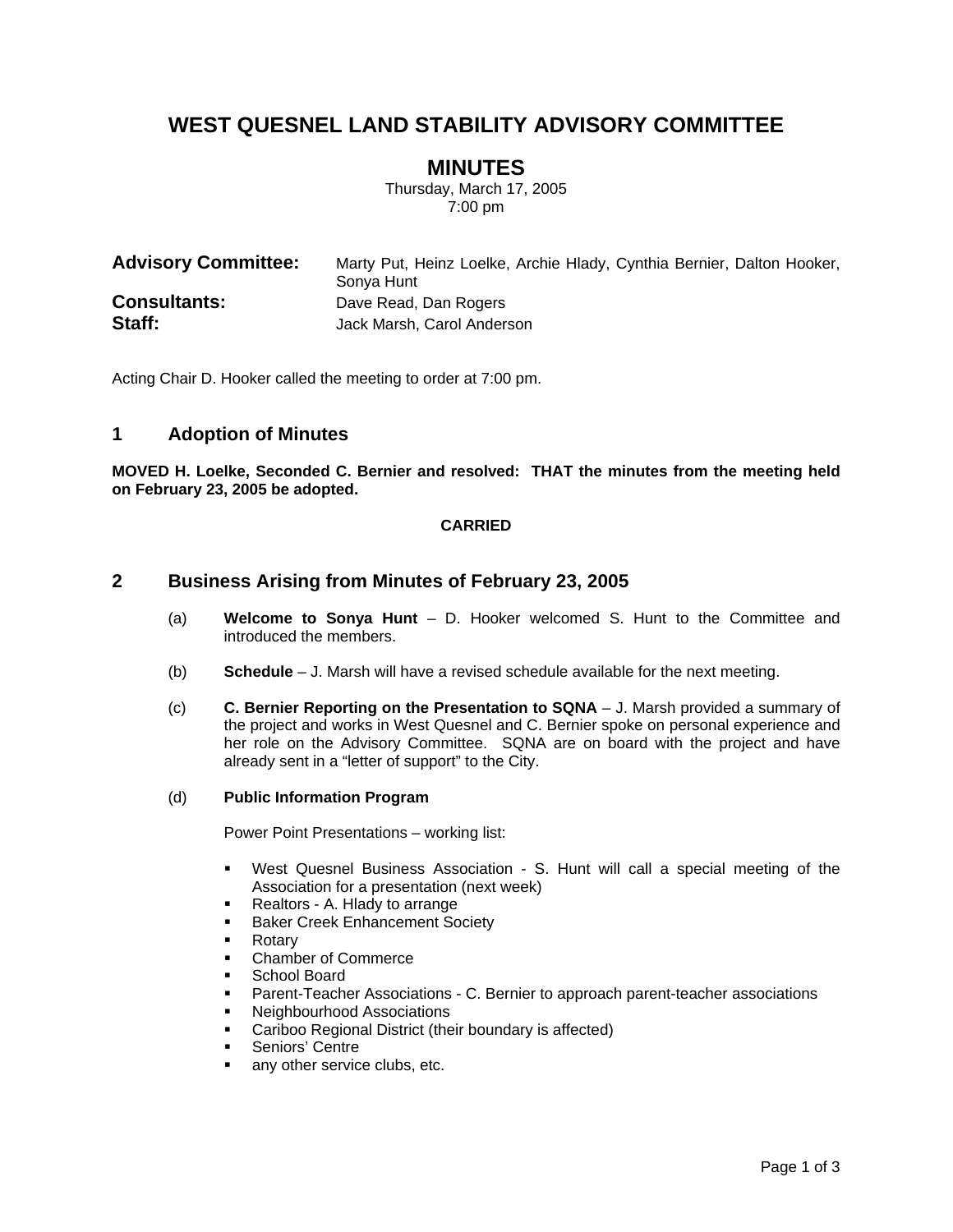Action Kit should include "cc" to the Advisory Committee, c/o the City of Quesnel. C. Anderson to add this contact information on remaining Action Kits. D. Read will add this information to the next run of the Action Kit.

The new logo cost \$100 and was designed by Concept Design.

Display Kit – D. Read to provide stands for the information. To be displayed in businesses with high traffic – list to be prepared. Cost per stand is between \$5 to \$6. Quantity needs to be determined. S. Hunt confirmed that we could put up a display in the West Park Mall (with signage and information).

Community Action Committee – Several people have come forward – Frank McKelvie, Vic Albrecht and Brian McIntosh (Cariboo Pulp). Discussion on their involvement. Ideas included Community Pride projects (neighbourhood cleanups, etc.), spring clean-up campaign (street challenge) just before City's spring clean-up April 18-22 – tentative date is April 17 (Sunday), D. Hooker to design flyer to promote. S. Hunt to invite them to a coffee meeting and brainstorming session.

(i) Voyageur School – D. Hooker approached the principal of Voyageur with respect to including the students in a letter writing campaign and did not get a supportive response. A package, including the Action Kit has been forwarded to school. S. Hunt and C. Bernier will continue to promote the importance of the school's participation.

C. Anderson to send a letter and package to the School Board (Ed Napier, Tim Klotz and Rod Grimm).

General discussion on the negative comments and beliefs in the community. D. Hooker to write a letter to the newspaper, confirming there is a land movement issue, etc.

- (ii) Letters to the Editor Continue to encourage people to write in.
- (iii) Door to Door Delivery of Action Kit C. Bernier to coordinate distribution of the information – Action Kits, etc. Packages to include Fact Sheet and/or other information.
- (iv) Response to UNA questionnaire M. Put reviewed responses to the survey. Discussion on photographing possible property damage. Should include both a photo and comments. Terry Hyde has offered to photograph properties for the cost of the photo paper. J. Marsh and M. Put will discuss tomorrow.

### **3 New Business**

#### (a) **Public Meeting Review**

Approximately 150 people attended the public meeting and it was a full house. Downtown venue was a good idea. Would have liked to see more people from other areas of the City.

Need to focus on giving presentations to individual groups/service clubs now i.e. Rotary, Baker Creek Enhancement Society (may be important for federal funding later), Seniors' Centre, etc.